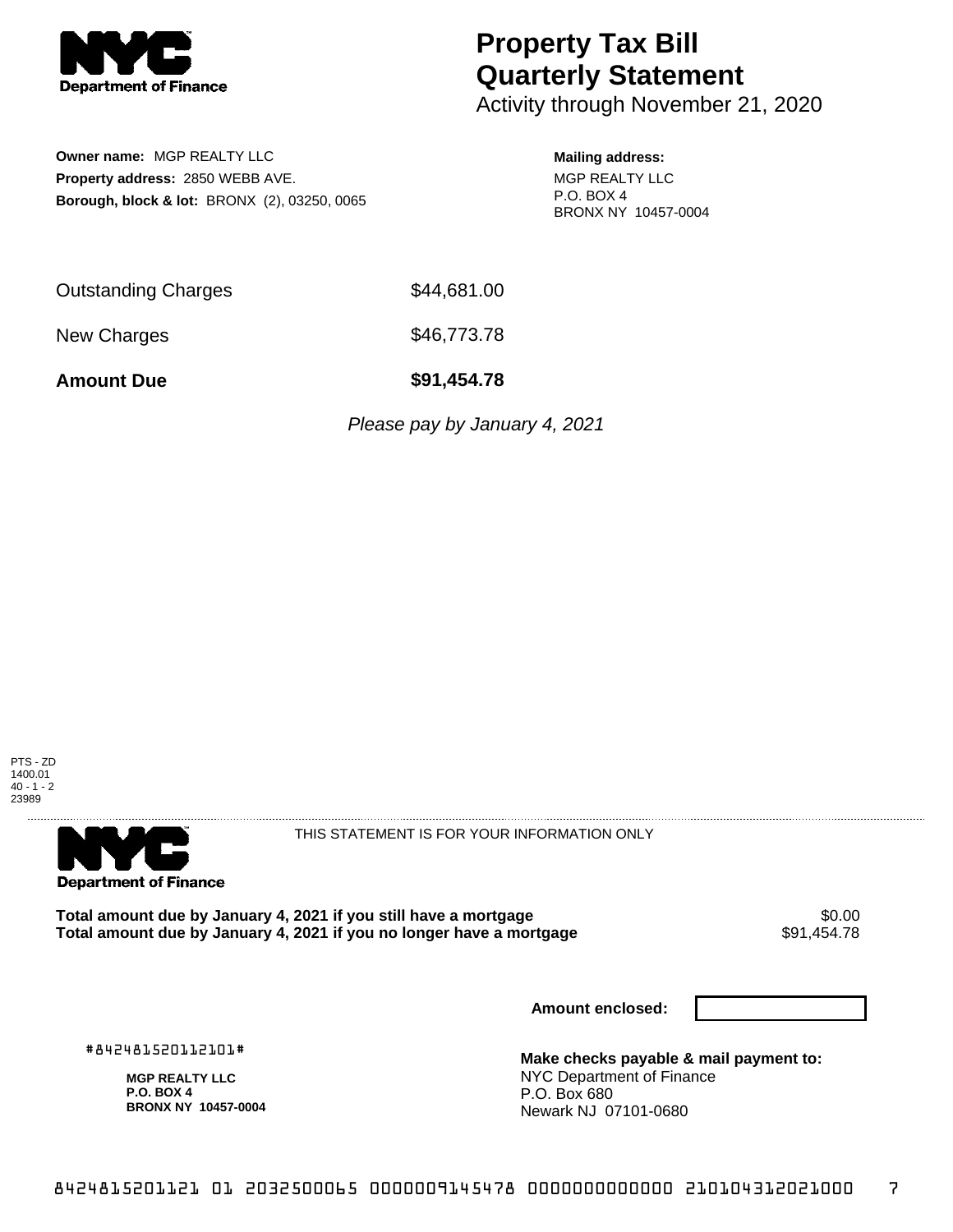

|                                                                            | Amount       |
|----------------------------------------------------------------------------|--------------|
| Outstanding charges including interest and payments                        | \$44,681.00  |
| 01/01/2021                                                                 | \$48,371.54  |
|                                                                            | $$-1,597.76$ |
|                                                                            | \$91,454.78  |
| How We Calculated Your Property Tax For July 1, 2020 Through June 30, 2021 |              |
| Overall                                                                    |              |
| <b>Tax Rate</b>                                                            |              |
| 12.4730%                                                                   |              |
| 12.2670%                                                                   |              |
|                                                                            |              |
|                                                                            | <b>Taxes</b> |
| \$775,620                                                                  |              |
| \$775,620 x 12.2670%                                                       |              |
| \$95,145.32                                                                | \$95,145.32  |
|                                                                            | \$95,145.32  |
|                                                                            | \$96,743.08  |
| <b>Change In Property Tax Bill Based On New Tax Rate</b>                   | $$-1,597.76$ |
|                                                                            |              |

**NEW LAW:** To learn about Local Law 147, which requires residential buildings with three or more units to create a policy on smoking and share it with current and prospective tenants, visit www.nyc.gov/health/tobaccocontrol.

Please call 311 to speak to a representative to make a property tax payment by telephone.

For information about the interest rate charged on late payments, visit nyc.gov/taxbill.

## **Home banking payment instructions:**

- 1. **Log** into your bank or online bill pay website.
- 2. **Add** the new payee: NYC DOF Property Tax. Enter your account number, which is your boro, block and lot, as it appears here: 2-03250-0065 . You may also need to enter the address for the Department of Finance. The address is P.O. Box 680, Newark NJ 07101-0680.
- 3. **Schedule** your online payment using your checking or savings account.

## **Did Your Mailing Address Change?** If so, please visit us at **nyc.gov/changemailingaddress** or call **311.**

When you provide a check as payment, you authorize us either to use information from your check to make a one-time electronic fund transfer from your account or to process the payment as a check transaction.

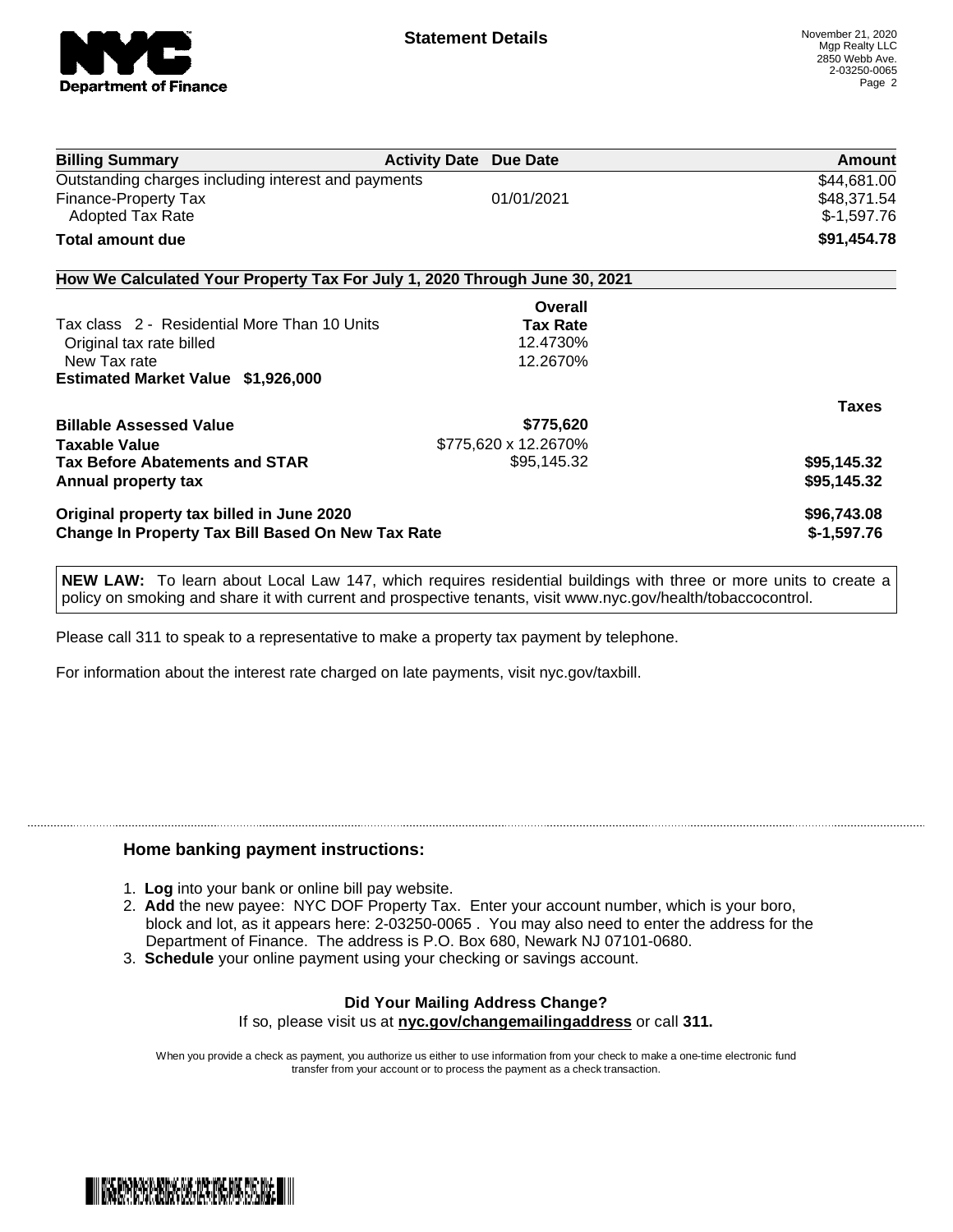

If you own income-producing property, you must file a Real Property Income and Expense (RPIE) statement or a claim of exclusion unless you are exempt by law. You must also file information about any ground or second floor storefront units on the premises, even if you are exempt from filing an RPIE statement. RPIE filers whose properties have an actual assessed value of \$750,000 or greater will be required to file rent roll information. The deadline to file is **June 1, 2021**. Failure to file will result in penalties and interest, which will become a lien on your property if they go unpaid. Visit [www.nyc.gov/rpie](https://gcc01.safelinks.protection.outlook.com/?url=http%3A%2F%2Fwww.nyc.gov%2Frpie&data=04%7C01%7CNopperB%40finance.nyc.gov%7Cb5441c0febda4654c59308d871e42e3d%7C32f56fc75f814e22a95b15da66513bef%7C0%7C0%7C637384572119592751%7CUnknown%7CTWFpbGZsb3d8eyJWIjoiMC4wLjAwMDAiLCJQIjoiV2luMzIiLCJBTiI6Ik1haWwiLCJXVCI6Mn0%3D%7C1000&sdata=5r9tfjT5xGtYBarIoWvpryLYlBW%2BnkEP80XChdlWHLU%3D&reserved=0) for more information.

If you would like a payment agreement for your outstanding property taxes, we now offer a monthly payment agreement as well as the semi-annual and quarterly agreements.